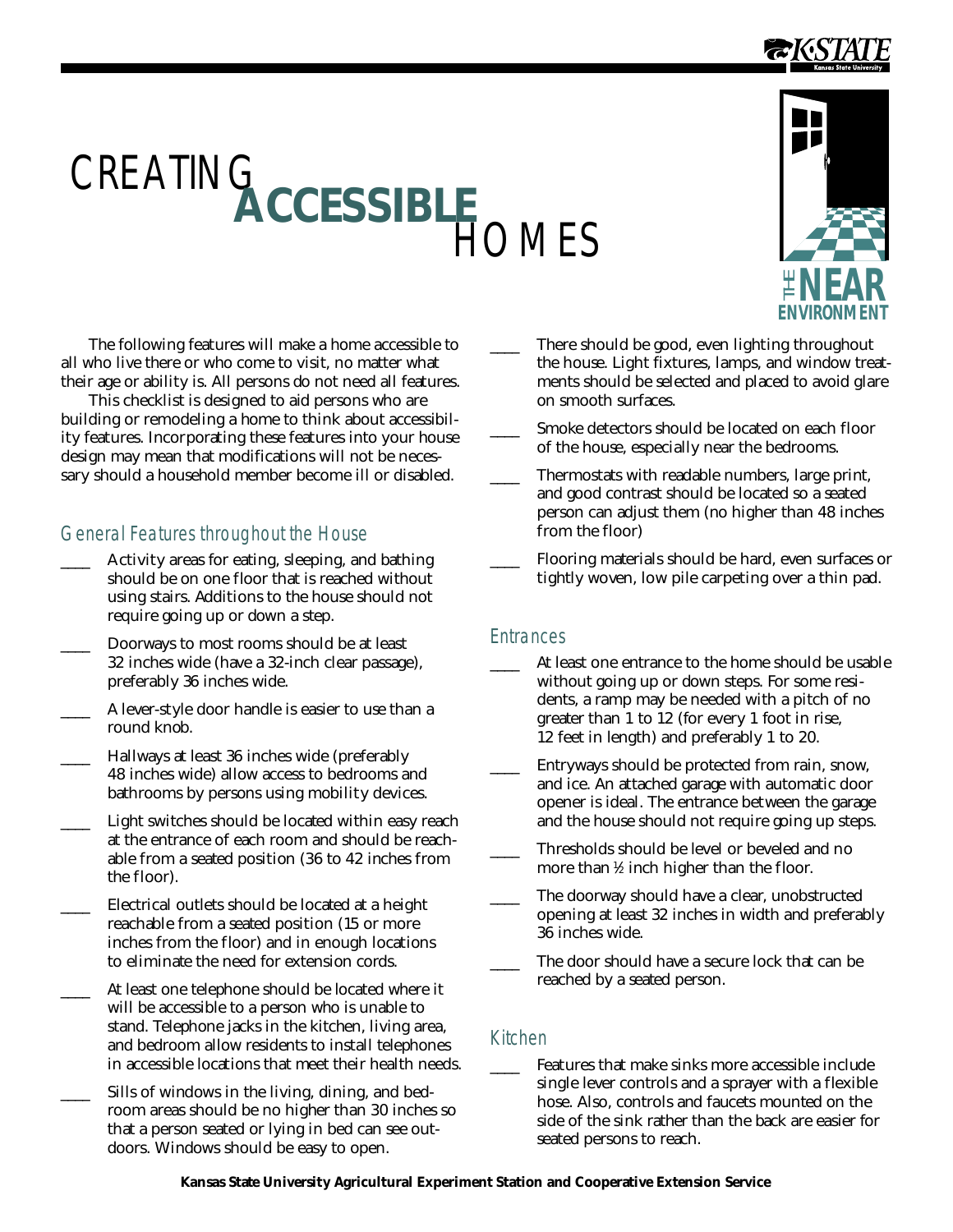- Cabinet doors and drawers should be easy to open. D-shaped handles or magnetic closures are easier to use.
- Storage that includes pullout shelves, baskets, and lazy susans makes items more accessible.
- Wall-hung cabinets should be at the appropriate height for the user. If they are too high, much of the space will not be usable by persons who are small, seated, or have limited reach. Consider having them installed 15 inches above the counter top rather than 18 inches.
- \_\_\_\_ Cooktops should be at the appropriate height for the user. Drop-in ranges or cooktops can be installed at the desired height. For short or seated users, the most convenient height may be 30 to 32 inches.
- Wall-mounted ovens can be installed at any height to meet the user's needs, and wall ovens with sideopening doors are ideal. Self-cleaning ovens aid persons with limited strength.
- Microwave ovens with side-opening doors are safe and easy for most people to use.
- Control knobs on the range and oven should be front-mounted or side-mounted to eliminate the need to reach over hot burners. Appliance dials 1<sup>1</sup>/<sub>2</sub> inches or greater in diameter are easier to turn. Controls should have readable settings and directions with large print and good contrast.
- Counter space should be located near all ovens for placing hot dishes.
- Side-by-side refrigerator/freezers have accessible space in both the refrigerator and freezer sections for persons with limited reach. Self-defrosting units are easier for persons with limited strength to maintain.
- Kitchens may have some low work surfaces for preparing a meal while seated. For example, a pullout work surface, such as a cutting board, located 24 to 30 inches above the floor can serve this purpose.
- Floors and walls under the sink and cooktop should be finished in the event that any base cabinets need to be removed at a later time to lower the work surfaces or create knee space for seated users.
- \_\_\_\_ Below a sink or cooktop, base cabinets with no shelves or a center stile can be used by a seated person when the cabinet doors are open.
- \_\_\_\_ Color contrasts at the front and back edges of counter tops serve as visual cues to persons with impaired vision. Light-colored counter tops reflect available light and are desirable for persons with limited vision.
- Adequate task lighting is needed in the kitchen. Fluorescent lighting installed underneath wallhung cupboards provides light for working at the counter top.
- \_\_\_\_ A fire extinguisher should be located in an easy-to-reach place in the kitchen.

### Bathroom

- A bathroom should be located near a bedroom.
- Bathroom doors should be at least 32 inches wide and open out so that if a person falls in the bathroom, they do not block the door.
- Bathrooms with clear floor space, at least 5 feet by 5 feet, can be easier for persons in wheelchairs to use.
- Grab bars should be considered a safety feature to prevent falls. Reinforcements in the walls around the tub, toilet, and shower allow grab bars to be installed. Grab bars should be able to support 250 pounds. Towel bars are not usually safe to be used as grab bars.
- Handles on faucets should have levers rather than knobs for easier use.
- \_\_\_\_ A shower or tub should have a seat, either built-in or set-in, the tub/shower.
- Hose-type detachable, hand-held shower heads are convenient for either a standing or seated person to use.
- Bathroom sinks and vanities that are open underneath allow seated persons to use them easily.
- The mirror and medicine cabinet can be hung low enough to be used from a seated position.
- Bathtub water controls and faucets are sometimes easier to reach if they are located off center, near the entry side of the tub.
- Nonslip surfaces and flooring in the bathroom helps prevent falls.
- Turning the water heater down to 120 degrees prevents burns.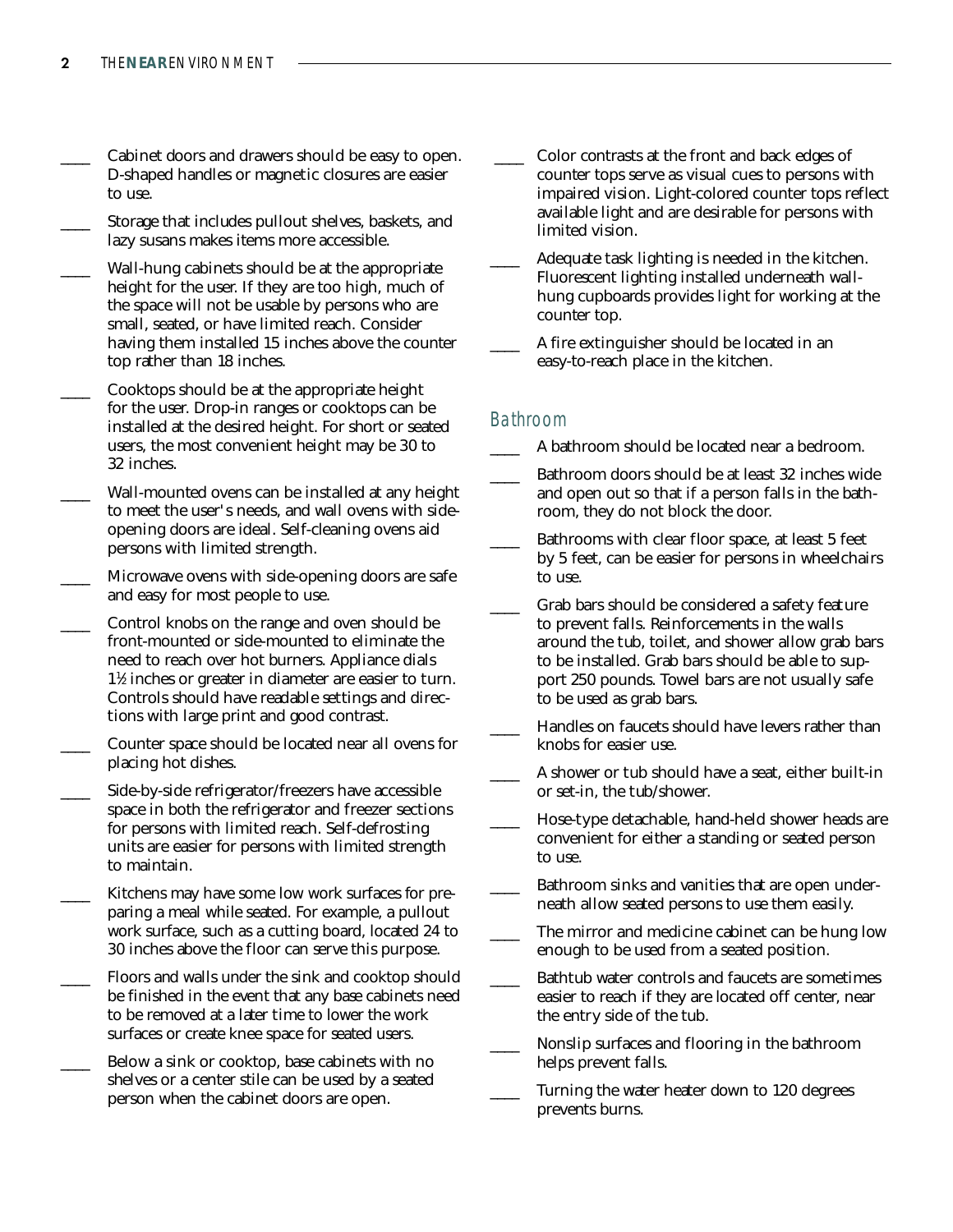### Bedroom

- A telephone and light switch should be within easy reach of the bed.
- Some closet rods should be adjustable or positioned low enough to be reached from a sitting position (no higher than 48 inches from the floor).
- There should be an uninterrupted path from the bed to the bathroom, free from throw rugs, cords, and other obstacles. A night light in this area is a safety feature.

### Laundry

- Laundry areas located on the main floor help to avoid trips to the basement.
- Front-loading washers and dryers may be easier for a seated person to use, although top-loading models are easier for a person who is standing. Front loading appliances can be mounted on risers for easier use by a standing person. Front or side controls on the washer and dryer are more accessible to a seated person than controls mounted at the back of the appliance.
- A table or counter located near the washer and dryer at a height usable by a seated person (28 to 30 inches) is useful for sorting or folding clothes.

### **Stairs**

- All stairs should have sturdy handrails the entire length of both sides. If the rails extend beyond both top and bottom of the stairs, they provide more security to the user.
- Light switches should be located at both the top and bottom of the stairs, and the stairway should be adequately lit.
- Steps should have rounded nosings (edges) with sloping risers. Step height (risers) should be no greater than 7 inches high (preferably 6 inches) and steps should be at least 10 inches deep to fit most shoe sizes.

The features listed here are called universal design or lifetime design features. Universal design accommodates varying needs throughout a person's life. These features are safe and easy for all residents to operate and maintain.

*Prepared by Marilyn Bode, Extension Housing Specialist, Department of Apparel, Textiles, and Interior Design, Kansas State University.*